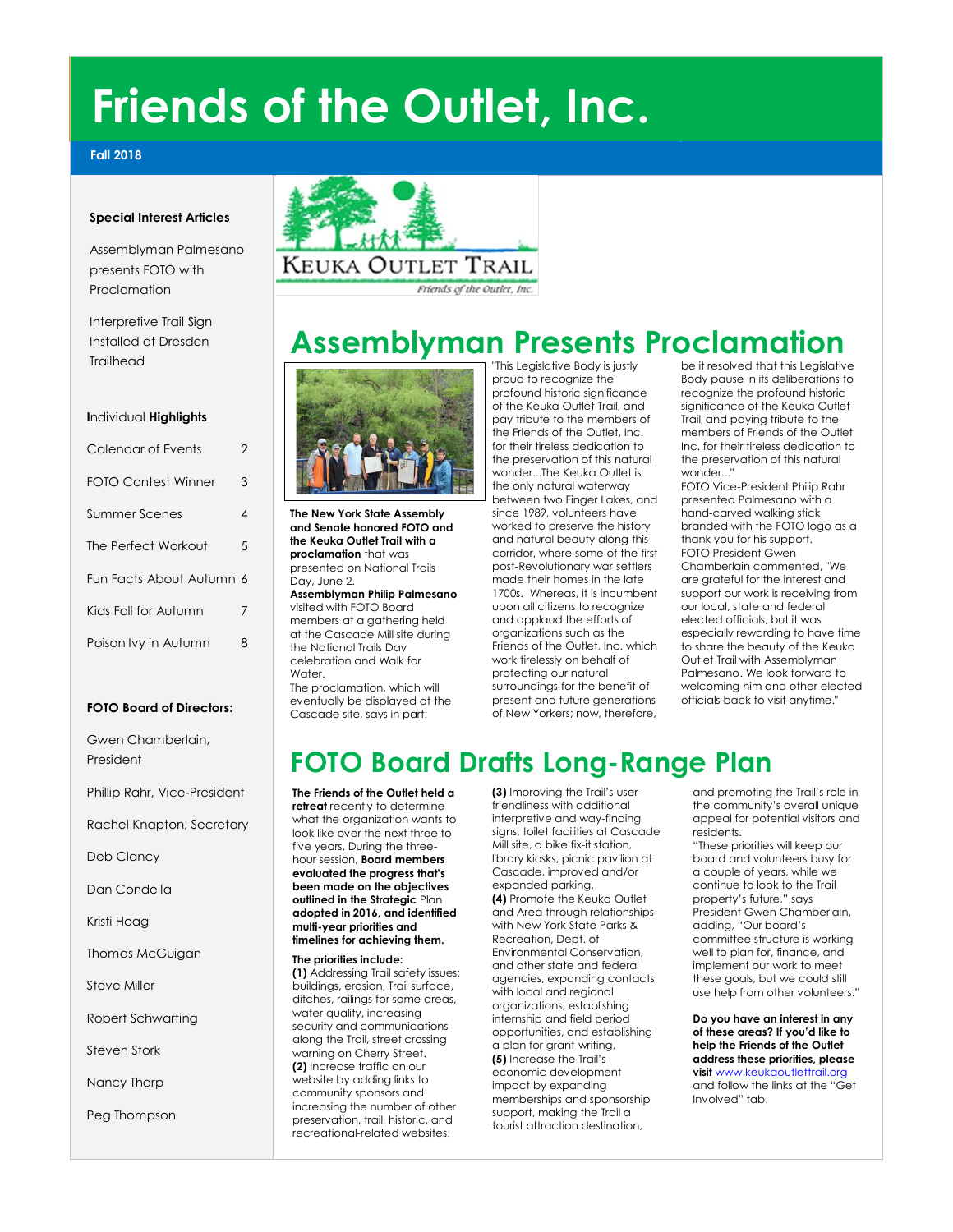#### Page 2



## **Upcoming Events. . .**

### **September 26, 2018**

**Board of Directors Meeting** *7:00 PM Lyons National Bank*

*The meeting is open to anyone interested in the Keuka Outlet Trail and the Friends of the Outlet.*

### **September 29, 2018**

**Oak Hill BBQ Fundraiser 9:00 AM – 4:00 PM Oak Hill Bulk Foods**

### **October 7, 2018**

**Plein Air Painting** *10:00 AM – 1:00 PM Seneca Mills Falls*

### **October 24, 2018**

**Board of Directors Meeting** *7:00 PM Lyons National Bank*

*The meeting is open to anyone interested in the Keuka Outlet Trail and the Friends of the Outlet.*

## **Autumn Plein Air - Extraordinaire**

The Autumn Plein Air FOTO Event is an open invitation to all artists, amateur and professional, to paint the natural beauty of the Trail.

**Join Artist Doug Sciorra** on **Monday, October 7, from 10 AM to 1 PM at Seneca Mills Falls** to share in the spirit and vibrancy of outdoor painting. The setting pays homage to the historical heritage of the Trail.

The event is designed to explore in paint the overall energy and atmosphere of this historic millsite – replete with artifacts from an earlier time.

This follow-up to the summer session will demonstrate how the everchanging beauty of the Trail around us can be captured through plein air painting. Artists will learn the nuances of the Flemish technique using acrylic paints to build color, values, accuracy, and realism in their painting. **All supplies are provided** and **participants will take home**

**their very own work of art** at the end of the day.

**To participate, please RSVP** to:

[community@keukaoutlettrail.](mailto:community@keukaoutlettrail.org) [org](mailto:community@keukaoutlettrail.org)



## **Hiking During Hunting Season**

As ruminants like deer enter the rut, hunters too are on the prowl in pursuit of their sport. Hunters and can easily coexist on the same lands but you have to be mindful of hunting practices. It really isn't the best idea to bushwhack through thick brush while wearing that tan Carhartt jacket with a white bandanna sticking out of your pocket during deer season. Be aware also, that even if the hiker and hunter can't see each other, a .270 rifle bullet can travel more than three miles.

Avoid hiking in popular hunting areas, especially during the first few days of the season. You should obtain a schedule of when seasons begin and end from the state or wildlife management agency.

When hiking anywhere in hunting season, even in places where hunting isn't allowed, it is important to wear high visibility blaze orange clothing. Now you don't have to run out to the sporting goods store and buy blaze orange bibs, jacket, overshoes and a pack but wearing an orange hat and a lightweight packable vest keeps you visible. Keeping visible also means wearing

a headlamp in the twilight hours as a turkey or a deer haven't mastered a flashlight yet.

### **Tips:**

- 1. Know when hunting season is.
- 2. Wear brightly colored clothing.
- 3. Stay on the Trail.
- 4. Make noise.<br>5. Avoid hiking
- 5. Avoid hiking at dawn and dusk.
- 6. Put a brightly colored sweater or vest on your pet.



**Support FOTO at the Oak Hill BBQ** 

**Support the Friends of the Outlet (FOTO) and enjoy a tasty barbecue dinner!** FOTO members will be manning the barbecue concession at **Oak Hill Bulk Foods on Saturday, September 29th from 9:00 AM to 4:00 PM.** 

Each Saturday during the busy summer and fall season, Oak Hill Bulk Foods offers charitable

organizations an opportunity to benefit from the large number of customers that visit the local store. The concession offers barbecued chicken or pork dinners, hot dogs, ice cream, and beverages from 11:00 AM to 3:00 PM. FOTO will receive a portion of the proceeds for the day as well as the opportunity

to promote the Trail and recruit members. At least four volunteers will be needed. **To volunteer**, **call Gwen Chamberlain at 607-745-4790**.

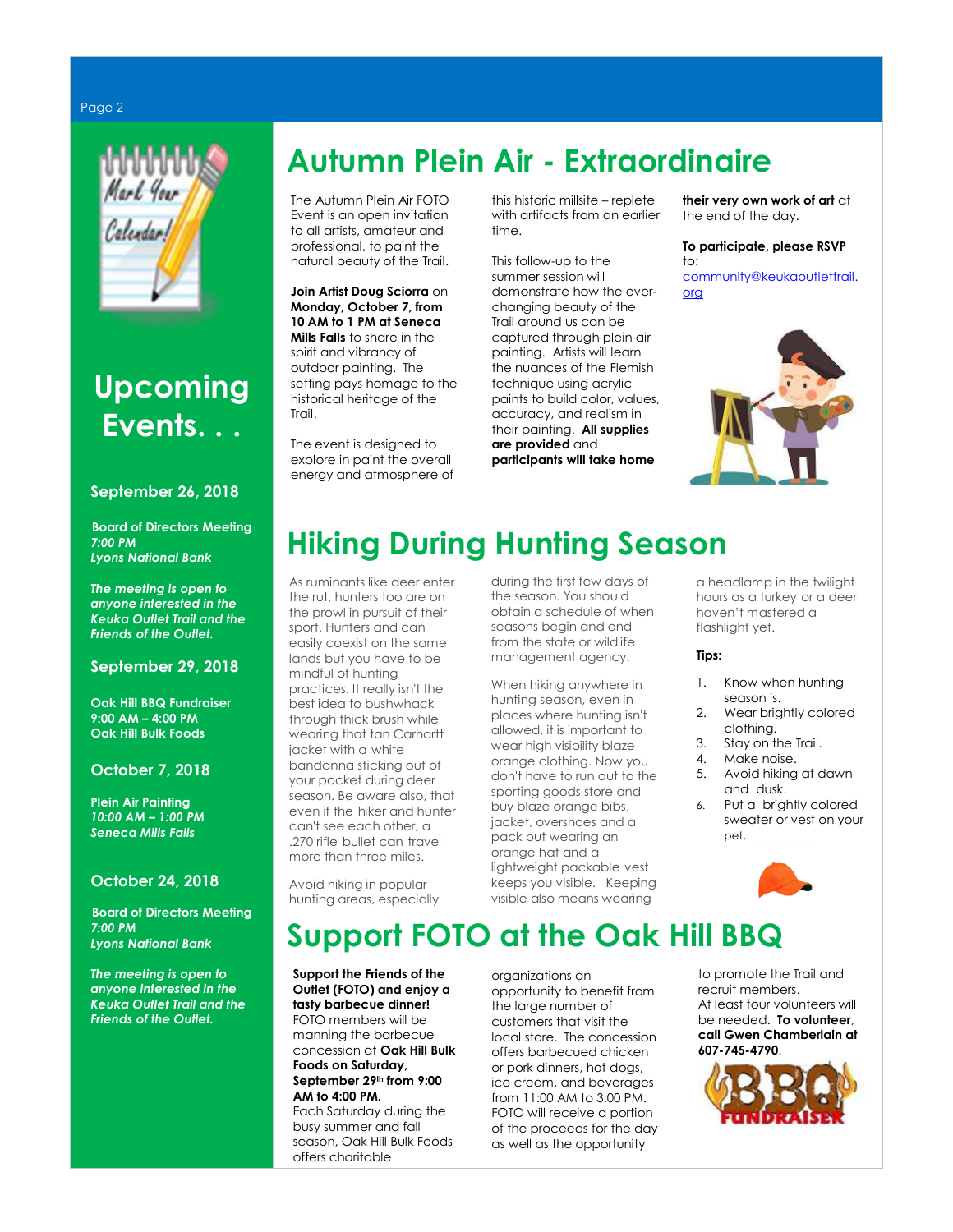I

## **Be Cool, It's a Multi-Use Trail**

To stay safe on a multi-use trail, and make the experience more enjoyable for everyone, here are a few guidelines for blissfully sharing a bike trail with fellow cyclists, joggers, dog walkers, and everyone else.

**1. Get out of time-trial mode.** It's fun to go fast, but a multi-use trail isn't the place. Yes, you can crank things up a bit if you have clear sight lines and few other users but, as a general rule, keep it under control.

**2. Ride right, pass left.** Act like a car in these situations. Right for travel, left for passing. And, of course, obey all traffic signals.

**3. Slow down—and be prepared to stop—when there are others around.** People are unpredictable. Kids and [pets](https://www.bicycling.com/training/injury-prevention/how-deal-aggressive-dogs-your-ride/) especially,

but the truth is, anyone can be so involved in a conversation or wrapped up in their own thoughts that they'll make a bad choice even if they hear you coming. Slow to a walking pace and keep your hands on your brakes.

#### **4. Make some noise well before passing.** [A bell is](https://www.bicycling.com/)  [more charming](https://www.bicycling.com/) (and less

startling) than an "on your left!" but either is preferable to a stealth pass. Make noise—be sure you're heard—well before you reach the person you're passing. **5. Look around (and signal!) before passing or stopping.** Just because you're doing it right doesn't mean everyone else is. Before you swing left to pass or [hit the brakes](https://www.bicycling.com/maintenance/bicycle-maintenance/how-maintain-rim-brakes/) to stop,

throw out a hand signal and take a look behind you for oncoming traffic.

#### **6. Don't stand in the**

**path.** Sometimes it's nice to stop and look around and [take a drink.](https://www.bicycling.com/video/3-surprising-hydration-mistakes/) Pull off the path when you do so, otherwise you'll block the way for everyone else.

**7. Be nice.** It's the most important thing. You're representing cyclists as a group. Don't be a stonefaced automaton bent on maintaining your quick pace. Treat people the way you want to be treated. Be friendly. Wave. Say hello. It will make all of our time on the Trail a little more fun. – excerpt from bicycling.com



### **Congratulations, to our FOTO Contest Winner – Karen Doser!**



Exploring the Outlet Trail with my granddaughters has been a summer tradition. Since they were small we would hike to Seneca Falls and then Cascade Falls. There is so much history here and seeing the Old Mill gave us time to explore our past. The last two summers has given me an opportunity to teach them about my passion for photography. Both girls were working on their Girl Scout "Digital Photographer" badge. These activities gave them the opportunity to be inquisitive and actually look at their surroundings. They had fun photographing bugs and tiny insects resting on flowers as well as landscape pictures of the falls and mills along the creek. This picture was taken in June when the wildflowers were in full bloom near Seneca Falls. Butterflies were absorbing the sun and the scent of the flowers. These two became friends on this flower.

### **Scenes from the Trail . . .**

. . . . . . . . .







## **Interpretive Trail Sign Installed**

FOTO is pleased to announce the first instillation of five interpretive Trail signs designed to instill a sense of appreciation for the story the Keuka Outlet Trail has to tell.

Through the use of interpretive signage, the Friends of the Outlet present themes that enable visitors to understand more clearly the messages of history, the environment, and a nearly forgotten culture.

The signage installed at the Dresden Trailhead includes a detailed Trail map, historical narrative and photos, Trail site facts, and Trail rules.

The remaining four interpretive signs will be installed in the coming year at Hopeton, Cascade Mills Falls, Seneca Mills Falls, and the Village of Penn Yan. Each sign will detail information specific to the site location.

Generous funding from the Dan Spence Memorial Fund, Verizon, the Community Foundation, and the Bruce Hansen Memorial Fund has made the signage a reality.

FOTO hopes the new signage will draw in visitors to capture a curiosity, develop an interest, and leave visitors with an undeniable sense of place and a little bit more knowledge than he or she had before.



*The new signage installed at the Dresden Trailhead.*



*The FOTO Board of Directors with the Mayor of Dresden, Bill Hall and Trustees at the newly installed sign. Photo by FOTO President, Gwen Chamberlain.*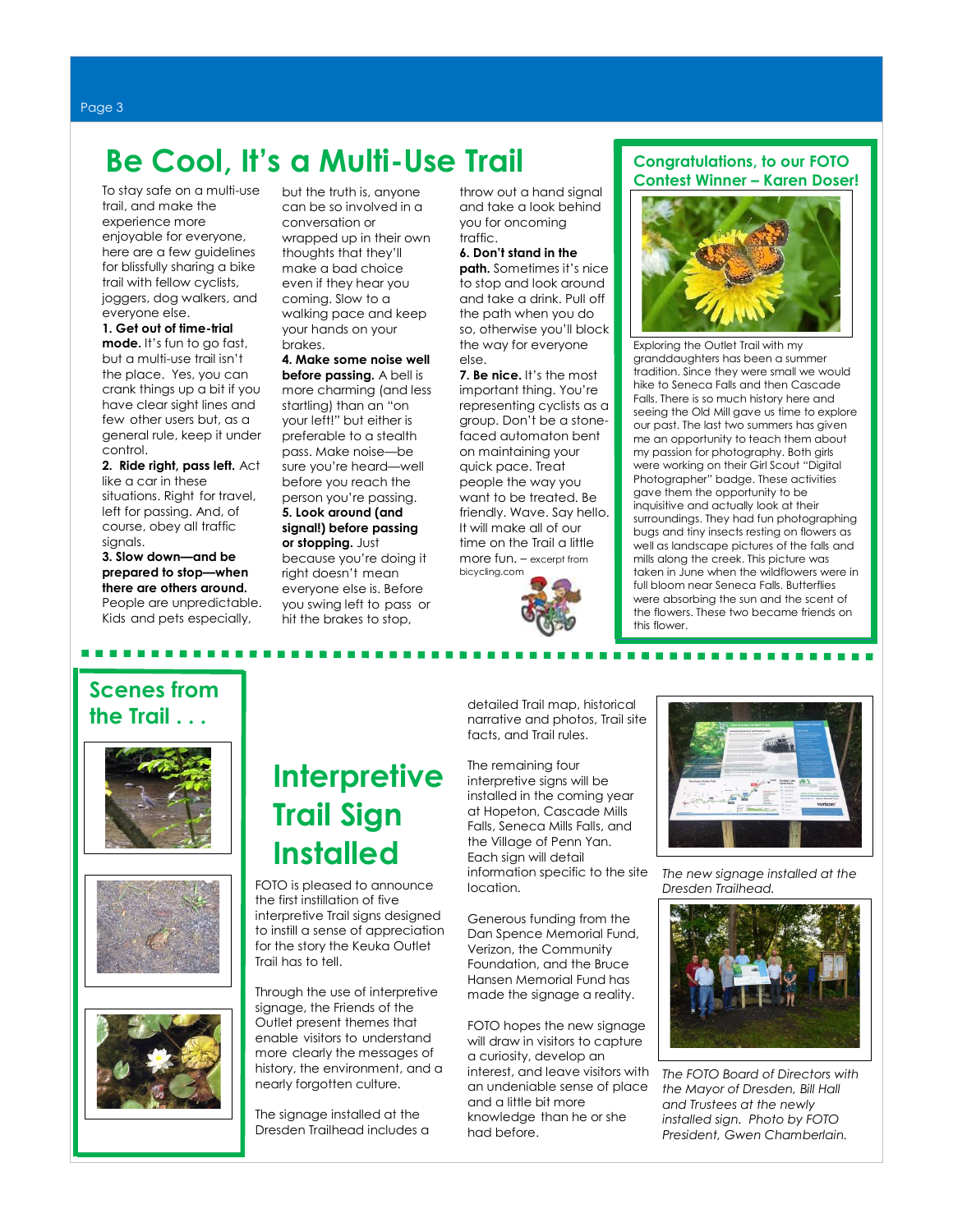#### Page 4



 *Trail Guides and Membership Forms are available at the Kiosks. Artists at work at the FOTO*



*A fly fishing lesson.*



*The FOTO booth at the Keuka Lake Arts Festival.*





 *Plein Air Event.*



*Variations on a theme – Seneca Mills Falls* 



*Chris Stockton, winner of the FOTO raffle.*









*Multi-generational outings are always fun on the Trail!*



*Painting rocks and coloring turtles at the FOTO Arts Festival Booth.*



*St. Michael's students clean up the Trail.*



 *The Botanical Hiker points out the Purple-Flowering Raspberry (Rubus odoratus) which is edible and attractive to native bees and appealing to songbirds. Thirty-five people attended the FOTO Foraging Event.*



 *The Walk for Water Event held on National Trails Day.*



*Frog Facts and Crafts at Story Hour on the Trail!*

### **The FOTO Vision and Mission Statements**

**VISION:** FOTO intends for the Outlet Preservation Area to (1) become one of the signature destinations in Yates County and in Central/Western New York with increased public appreciation for the Outlet as a geological and historical asset, (2) be a collaborative effort

..

supported by members, local governments and other public/private organizations, and (3) realize its potential to promote tourism, economic development, recreational and educational activities, local history, and various special events.

**MISSION:** To manage the Outlet Preservation Area to promote members' and the public's use, enjoyment, recreation, education, and safety of the Outlet. FOTO strives to continuously improve the public's experience when using the Outlet Preservation Area by

obtaining adequate funding to improve those *Event – Frog Facts* experiences. FOTO expects *and crafts.* that members' and users of the Outlet Preservation Area will want to regularly return to the Area and use it for a range of activities and purposes as outlined and support the Area with their time and resources.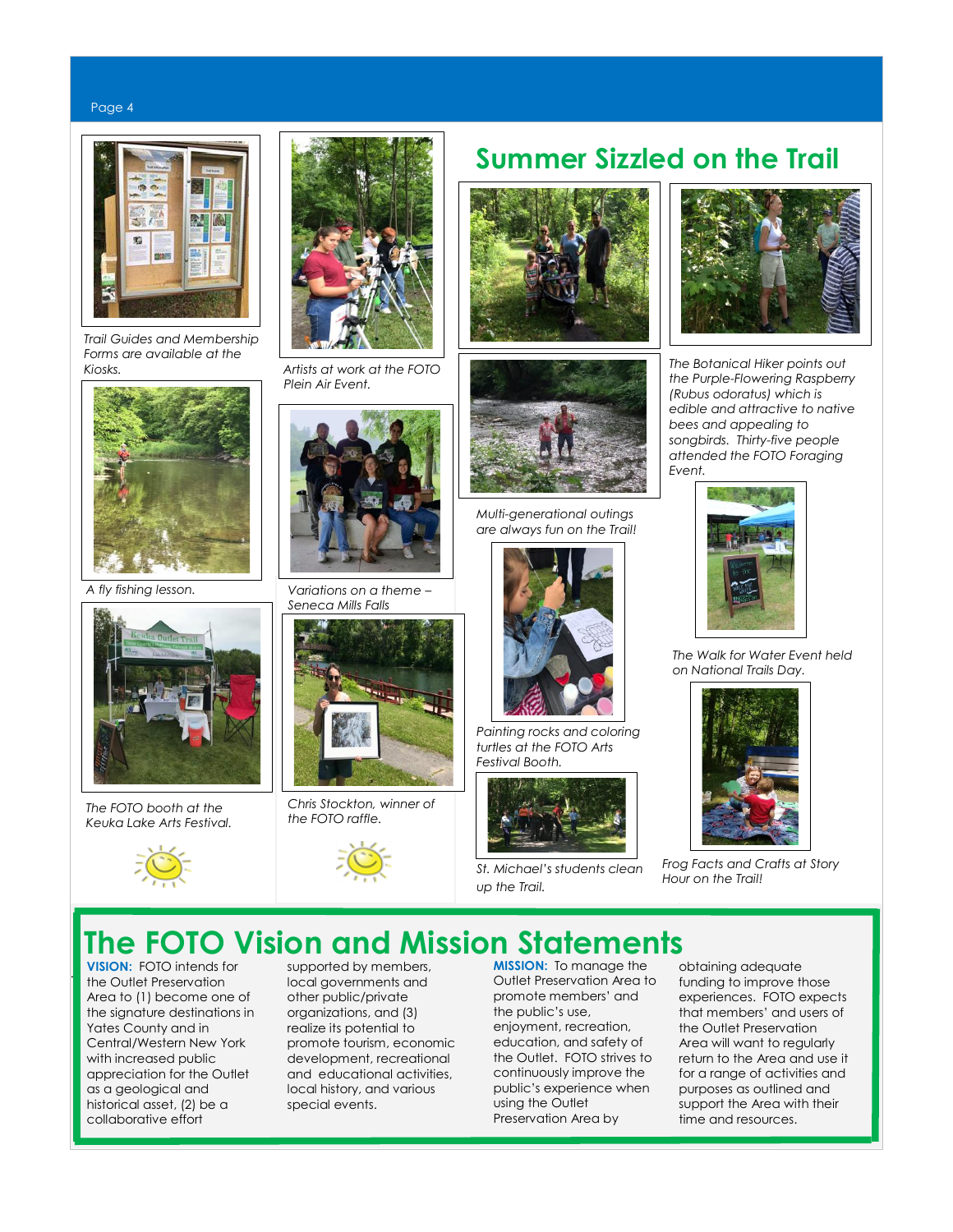## **Hiking: The Perfect Mind-Body Workout**

At first[, walking](http://time.com/3670210/benefits-walking-group-walk/) and hiking may sound like two words for the same form of exercise. The footwear and scenery may vary, but the lower-body mechanics seem the same.

Surprisingly, though, they're radically different. Research shows that your joints, heart and muscles perform in distinct ways during a hike compared to what they do during a jaunt around the block.

"When you walk on a level surface, your body does a really good job of what's known as passive dynamics," says Daniel Ferris, a professor of engineering and biomechanics at the University of Florida. Your walking stride, he says, is like the swing of a pendulum. "Thanks to gravitational and kinetic energy, if I start that pendulum swinging, it's going to keep moving back and forth for a long time without any additional energy input," he says.

Like a pendulum, walking on flat terrain allows you to keep moving with little effort. "But when you walk on uneven terrain"—the type you'd encounter on nature trails, deep-sand beaches or other natural surfaces— "that knocks out a lot of that energy transfer," Ferris says. "Your heart rate and metabolic rate go up, and you burn more calories."

In fact, hiking on uneven terrain increases the amount of energy your body uses by 28% compared to walking on flat ground, Ferris found in a [study](https://www.ncbi.nlm.nih.gov/pmc/articles/PMC4236228/) he conducted at the University of Michigan. The varying ground slopes you encounter while hiking also make it different from flat-ground walking. Paths that go up, down and sideways require subtle shifts in the way your leg muscles lengthen or shorten while performing work, and those shifts increase the amount of energy you're expending during your trek.

But the benefits of hiking extend well beyond the extra calorie burn.

Navigating uneven ground—whether you're hiking or trail-running recruits different muscles than you would use on flat, man-made surfaces. "You're turning on and strengthening a lot of muscles in your hips and knees and ankles that you don't normally use," Ferris says.

Pumping up those oftneglected muscles may improve your balance and stability, which helps protect you from falls. Using those muscles may also knock down your risk for the kinds of overuse injuries—like knee or hip pains, or band issues that can result from the repetitive nature of level-ground walking or running.

While variable terrain works your body into shape, the sights, sounds and smells of nature may be performing a similar kind of alchemy in your brain. [A 2015 study from](http://www.pnas.org/content/112/28/8567.abstract)  [Stanford University](http://www.pnas.org/content/112/28/8567.abstract) found that time spent in natural

environments (as opposed to busy city settings) calmed activity in a part of the brain that research has linked to mental illness. Hanging out with Mother Nature also seems to reduce your mind's propensity to "ruminate"—a word psychologists use for negative, self-focused patterns of thought that are linked with anxiety and depression. "I'd say there's mounting evidence that, for urbanites and suburbanites, nature experience increases positive mood and decreases negative mood," says Greg Bratman, a coauthor of that study. More research is needed to back up these benefits. But, Bratman adds, "[the](http://time.com/4405827/the-healing-power-of-nature/?iid=sr-link2)  [idea that nature helps](http://time.com/4405827/the-healing-power-of-nature/?iid=sr-link2)  [our mental state](http://time.com/4405827/the-healing-power-of-nature/?iid=sr-link2) goes back hundreds if not thousands of years." For both your mind and body, a walk in the woods may be tough to beat. – excerpt from Time Health

### **Advice from a Trail**

- □ Walk into beauty.
- □ Stay on your path. □ Find inspiration
- around every turn.
- □ Tread lightly.
- □ Pack life with good memories.
- $\Box$  Every day has its ups and downs.
- □ Watch your step!

画瓣 a il a iii 讏 識 **@ iii)** ◎ 孤 *"Hiking is a bit like life:*

*The journey only requires you to put one foot in front of the other…again and again and again.*

*And if you allow yourself the opportunity to be present throughout the entirety of the trek,*

*you will witness beauty every step of the way,*

*not just at the summit"*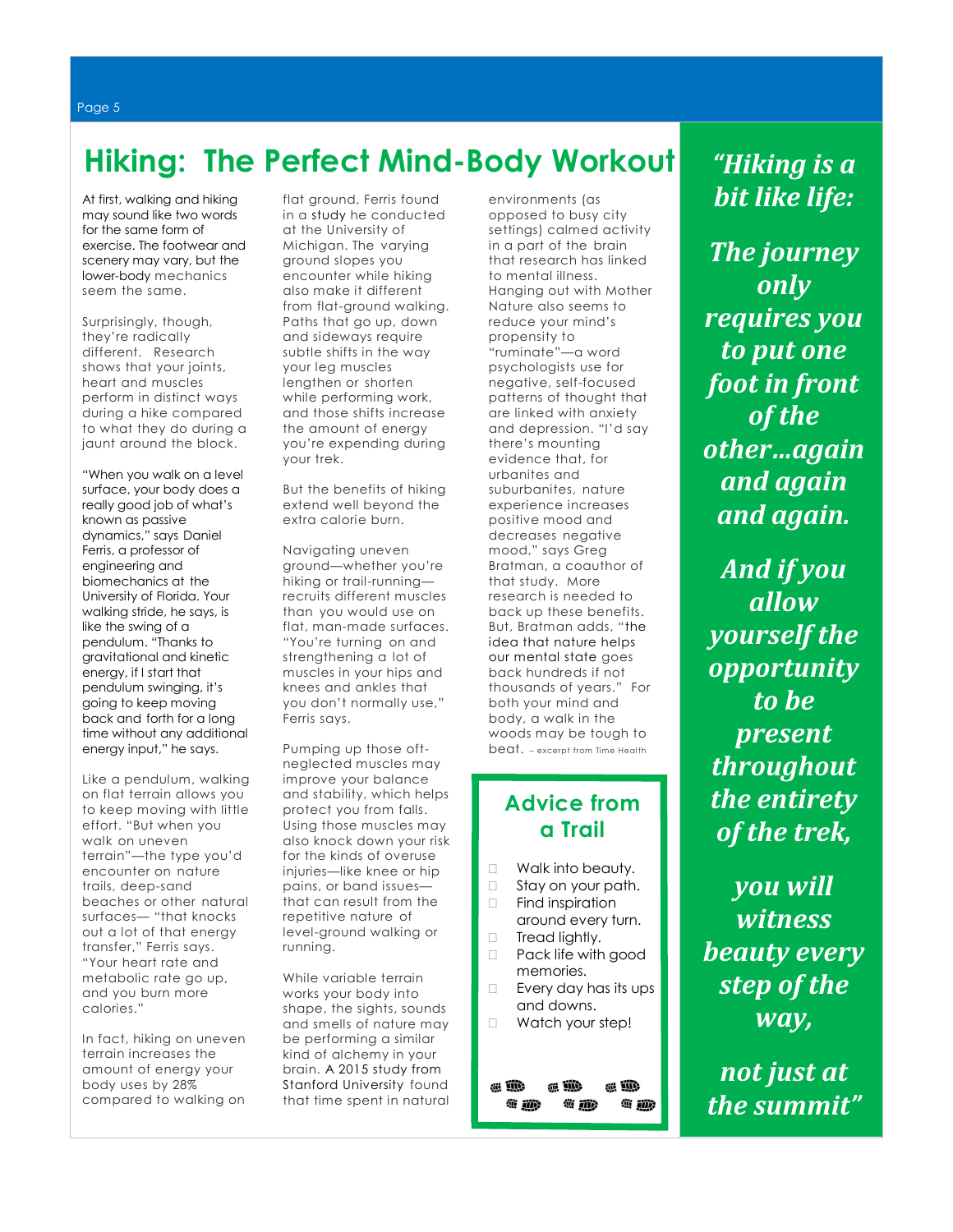*"Delicious autumn! My very soul is wedded to it, and if I were a bird I would fly about the earth seeking the successive* 

*autumns."*

*-George Eliot*

## **Fun Facts About Autumn**

### **Squirrels Get Smarter**

During the gray squirrel's fall caching season, when the critters bury nuts and seeds in hundreds of scattered caches to serve as emergency winter larders, a typical squirrel shows [a 15 percent](http://www.wildlifeonline.me.uk/questions_answers_squirrels.html)  [increase](http://www.wildlifeonline.me.uk/questions_answers_squirrels.html) in the size of its hippocampus—the memory and emotion center of the brain compared to the rest of the year.

### **Autumn is Good for the Economy**

At least, in foliage-blessed states. "Leaf peeping," the slang term for fall leaf tourism, is reportedly a \$3 billion-dollar business in New England, where millions of out-of-state visitors flock to take in the changing colors.

### **Fall Leaf Colors are Actually Present Year-Round**

The [gorgeous red, orange,](http://www.esf.edu/pubprog/brochure/leaves/leaves.htm)  [and yellow pigments](http://www.esf.edu/pubprog/brochure/leaves/leaves.htm) in fall foliage are actually there all year, just under the surface. Sunlight helps fuel plant cells containing a chemical called chlorophyll, which gives leaves its vivid green color while working to turn light into energy. When sunlight diminishes in fall, chlorophyll breaks down, letting the plant's hidden red, yellow, and orange hues shine.

### **Love Spikes in the Fall**

Love is in the air on Facebook, too. An analysis of Facebook data found tha[t more people change](https://www.facebook.com/notes/facebook-data-science/the-right-time-for-love-tracking-the-seasonality-of-relationship-formation/10150643989093859)  [their relationship statuses](https://www.facebook.com/notes/facebook-data-science/the-right-time-for-love-tracking-the-seasonality-of-relationship-formation/10150643989093859) from "single" to "in a relationship" or "engaged" in autumn than the yearly average, while more breakups occurred in summer. It's Facebook Official: Fall is for lovers.

**Autumn Used to be Called Harvest**

Until about 1500, autumn was just called "harvest." The full moon closest to the autumn equinox is known as a harvest moon. Before cities electrified, the bright night of the harvest moon was essential for farmers harvesting their late-year crops.

#### **The Autumnal Equinox is An Equal Night**

The Autumn Equinox (which occurs on September 22, 2018) is one of two days a year when the sun is exactly in line with Earth's celestial equator (think, the equator projected onto the sky). As a result, Earth receives exactly 12 hours of light and 12 hours of darkness. The trick to remembering this is in the name: The word "**equinox**" comes from the Latin meaning "**equal night**."

### **Daylight Savings Time in the Fall is Good for Us**

Our bodies love to "fall back." On November 4th, daylight savings time ends, giving us an extra hour of sleep. According to a *New England Journal of Medicine* report, Americans' [rate of heart](http://www.health.harvard.edu/blog/fall-back-from-daylight-savings-time-may-be-good-for-the-heart-201111043760)  [attacks has been known to](http://www.health.harvard.edu/blog/fall-back-from-daylight-savings-time-may-be-good-for-the-heart-201111043760)  [fall](http://www.health.harvard.edu/blog/fall-back-from-daylight-savings-time-may-be-good-for-the-heart-201111043760) on the Monday following the end of daylight savings time in November, while the rate of both heart attacks *and* car accidents tends to rise on the Monday following the start of DST in Spring.

### **More Pumpkins, Please!**

Pumpkins, perhaps the most iconic image of autumn, are grown on six of the seven continents (sorry, Antarctica). Their name comes from the Greek word *pepon*, roughly meaning "large melon." The word traded hands from French (*pompon*) to British (*pumpion*) before colonial Americans dubbed it *pumpkin*. The

colonials went one step further: the phrase "pumpkin-head," referring to a dim-witted or unintelligent person, is recorded in America as early as 1781.

### **The Oldest Autumn Festival**

One of the oldest autumn festivals is Mexico's *Día de Muertos* (November 1st and 2nd), a celebration of departed loved ones and the cycle of life that Mesoamerican cultures may have observed thousands of years before Christmas.

### **Lower Levels of Vitamin D Can Mess with Your Weight**

Researchers think that lower levels of vitamin D (due to shorter days and less contact with sunshine) is in part [responsible for](http://www.dailymail.co.uk/health/article-2052975/Why-fatter-winter--eat-LESS.html)  [autumn and winter weight](http://www.dailymail.co.uk/health/article-2052975/Why-fatter-winter--eat-LESS.html)  [gain.](http://www.dailymail.co.uk/health/article-2052975/Why-fatter-winter--eat-LESS.html) A lack of vitamin D is thought to reduce fat breakdown and trigger fat storage, leading to an average weight gain of two to four pounds each year in autumn and winter.

### **Fall Babies are More Likely to Live Longer**

Children born between September and November are more likely t[o live to be](https://www.newscientist.com/article/dn22054-autumn-babies-more-likely-to-hit-100#.U9gSn4XNo7A)  [100](https://www.newscientist.com/article/dn22054-autumn-babies-more-likely-to-hit-100#.U9gSn4XNo7A) than those born at other times of year, according to a University of Chicago study of 1,500 centenarians. One theory suggests that exposure to seasonal infections (especially in summer) early in life can have a longlasting effect on health.

### **The Aurora Borealis Shines Bright**

Turn your eyes North to the Aurora Borealis. Also known as the Northern Lights, these geomagnetic storms occur when charged solar particles squeeze through our atmosphere's defenses and collide with gaseous particles in Earth's sky. Thanks to longer, clearer nights, this free light show occurs twice as often during fall and winter months.

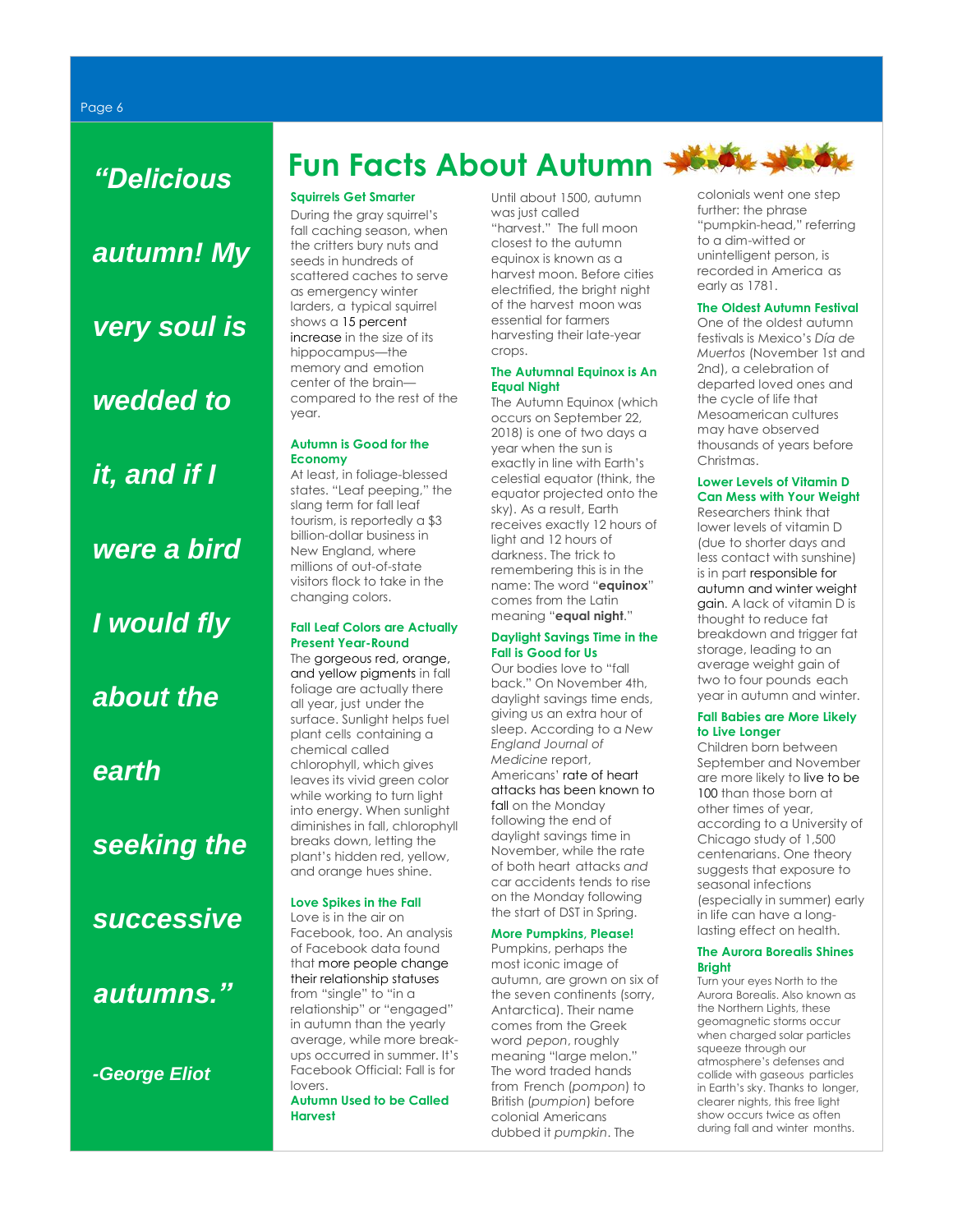**Kids Fall for Autumn!** 



### **Talk About Autumn and Leaves**

**Fall into the season**. Tell your child that autumn has another name – fall. Ask if he or she can guess where the name came from. Explain that it refers to the time of year when the leaves on some trees turn color and "fall" off.

**Why do leaves change color?** Explain to your child that leaves are green because they contain chlorophyll, a substance that helps plants make food. In fall, leaves stop making chlorophyll, and their green color fades. That's when other colors that were underneath—the beautiful yellows, reds and oranges of fall—can show through. Ask your child to guess the most common leaf color (Answer: yellow.)

**Fall recycling.** Help your child discover ways that nature reuses old leaves. Overturn a bunch of leaves that have been on the ground for a while. You're likely to find insects and other creatures. That's because leaves provide these animals with food and shelter. Look for leaves from last year and show your child how the old leaves have begun to decay. Explain that these old, rotten leaves enrich the soil, supplying food so other plants can grow.

### **Paint Leaf Prints**

Make beautiful leaf prints on paper or fabric so you can remember autumn after it has passed. **What You Need**

- Apron (to protect clothing)
- **Leaves**
- Newspaper (if working on a surface that needs to be protected)
- Paint (washable if working with small children)
- Paint brush or sponge brush
- Paper
- Paper towel (optional)
- Small plastic cups, to hold and mix paint such as recycled muffin package
- Rolling pin (optional)
- Fabric (optional, if you want to make fabric prints)

### **What You Do**

- 1. Gather leaves. Any kind will work, but larger leaves are easier to work with. Maple leaves have a nice weight and flexibility to them.
- 2. Paint one side of the leaf. In some species, one side has more texture than the other. Paint the side with the most texture.
- 3. Press the painted side down on paper or fabric.
- 4. If pressing on fabric, consider a rolling pin. Protect your rolling pin by covering the leaves with paper towel or newspaper.
- 5. After a short time, peel off the leaves.
- 6. You can also paint around the leaves. This makes something like a fuzzy outline, and it looks cool too.
- 7. You can make a pretty runner for your fireplace mantle or table. Just print the leaves in line on a thin piece of fabric.
- 8. You can use the painted leaves for crafts when they dry.

### **Read a Good Book About Autumn**

Glorious! Bold, beautiful paper sculpture brings out all the colors and wonders of the fall season. What a marvelous way to explore the wonders of autumn, including the animal life, the plant life, the weather, as well as the general feelings and sensibilities of the season! Nature activities for fall are included.

Author Linda Glaser has fond childhood memories of snuggling next to her mother and being read to. She's grateful that because of this, she grew up with a strong love of books even though she had a terrible time learning to read. When she finally mastered it in third grade, she immediately grabbed a pen and pad and started to write. And she hasn't stopped since. She loves how time evaporates when she writes. She also loves the feeling

of being captured by a good book and hopes her readers will have that experience when they open one of her hers. Please visit her website [www.LindaGlaserAuthor.com.](http://www.lindaglaserauthor.com/)



### **Autumn Bucket List**

### . . . . . . . . . . . .

- **Go to a football game**
- **Carve a pumpkin**
- **Visit a pumpkin patch**
- **Create a thankful tree**
- **Take pictures in a leaf pile**
- **Go on a hayride**
- **Have a picnic on the Trail**
- **Eat a caramel apple**
- **Roast s'mores**
- **Do a craft with fall leaves**
- **Go for a hike on the Trail**
- **Read a book about autumn**
- **Walk through a corn maze**
- **Drink some hot chocolate or apple cider**
- **Donate to a food bank**
- **Go on a leaf hunt**
- **Fly a kite**
- **Go apple picking**
- **Make a silly costume**
- **Star gaze under a quilt**
- **Take a nature walk on the Trail with a camera**